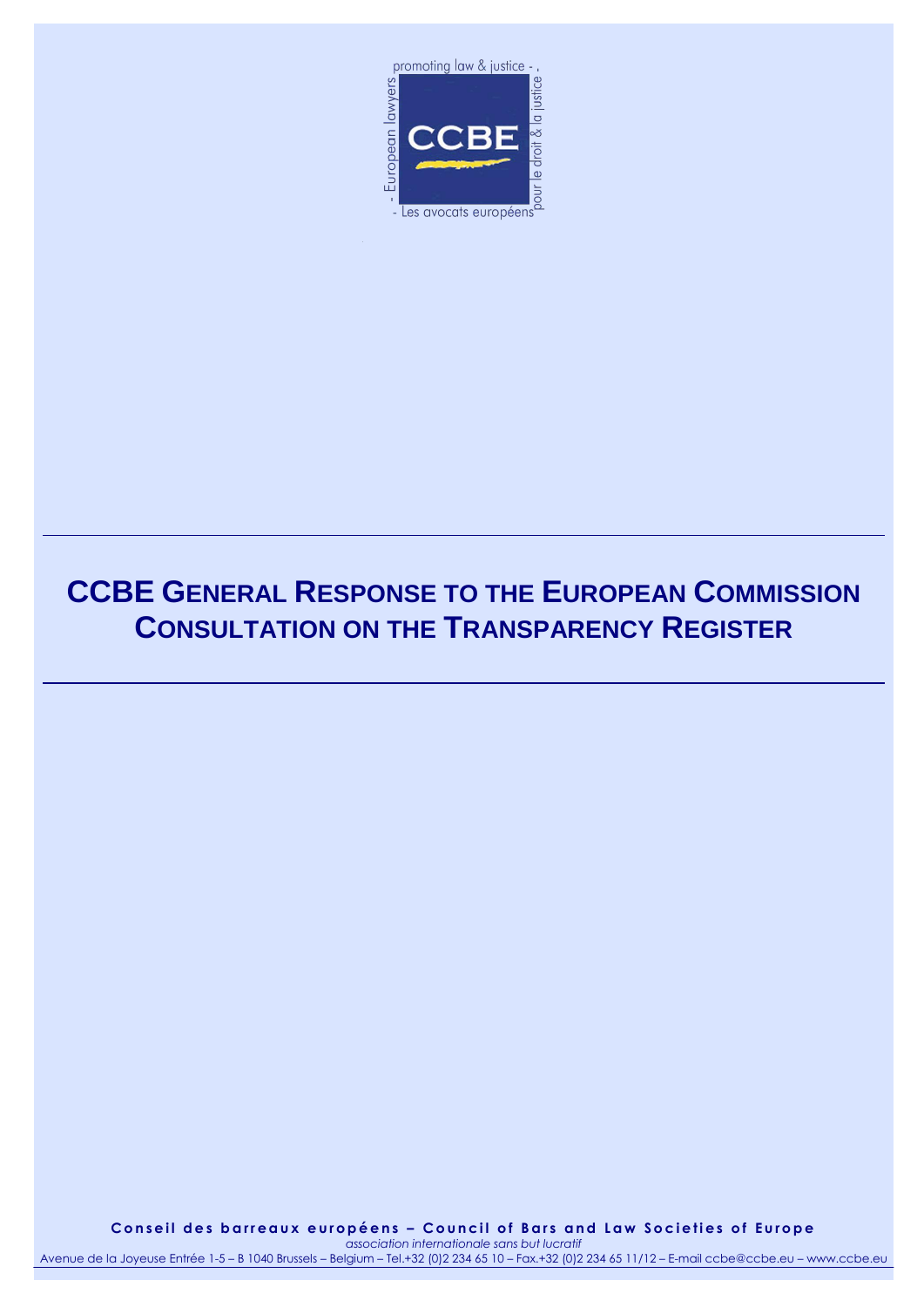## **CCBE General Response to the European Commission Consultation on the Transparency Register**

The Council of Bars and Law Societies of Europe (CCBE) represents the bars and law societies of 31 member countries and 11 further associate and observer countries, and through them around 1 million European lawyers.

The CCBE responds regularly on behalf of its members on policy issues which affect European citizens and lawyers. This document is presented as a response to the European Commission consultation on the operation of the Transparency Register for organisations and self-employed individuals engaged in EU policy-making and policy implementation. The purpose of this document is to express its observations and concerns on the operation of the Register and the possible consequences for lawyers when joining the Register.

The CCBE has repeatedly stressed the importance of professional secrecy (known in some jurisdictions as legal professional privilege) and would point out that the European Court of Justice itself expressly stated in its decision in the AM&S case (case C-155/79): "that confidentiality serves the requirements, the importance of which is recognized in all of the member states, that any person must be able, without constraint, to consult a lawyer whose profession entails the giving of independent legal advice to all those in need of it" and added that "the principle of the protection against disclosure afforded to written communications between lawyer and client is based principally on a recognition of the very nature of the legal profession, inasmuch as it contributes towards the maintenance of the rule of law and that the rights of the defence must be respected".

The CCBE would like to emphasise that in many, if not all, member countries of the EU the principle of protection against disclosure is enshrined in national primary law or domestic codes of conduct for lawyers. In some countries it is even protected by the constitution.<sup>1</sup> Moreover, client confidentiality is enforced in different ways in the Member States, but its breach could involve criminal sanctions for the lawyer concerned.

Furthermore, the CCBE has repeatedly emphasised that professional secrecy, avoidance of conflict of interest and independence are core values of the Legal Profession. As the CCBE has noted in its position on  $\overline{\text{regularity}}$  and representative functions of bars<sup>2</sup>, the independence of lawyers is recognized, inter alia, in the Council of Europe Recommendation on the freedom of exercise of the profession of lawyer<sup>3</sup>. As the Council of Europe states, the Committee of Ministers is "conscious of the need for a fair system of administration of justice which guarantees the independence of lawyers in the discharge of their professional duties without any improper restriction, influence, inducement, pressure, threats or interference, direct or indirect, from any party or for any reason". As the Council of Europe further states under Principle V of its Recommendation on the freedom of exercise of the profession of lawyer, "Bar associations or other professional lawyers' associations should be selfgoverning bodies, independent of the authorities and the public" and "the role of Bar associations or other professional lawyers' associations in protecting their members and in defending their independence against any improper restrictions or infringements should be respected".

As the CCBE already stated in its position on regulatory and representative functions of bars,

- an independent legal profession is the cornerstone of a free and democratic society,
- self-regulation, conceptually, must be seen as a corollary to the core value of independence,

**C o n s e i l d e s b a r r e a u x e u r o p é e n s – C o u n c i l o f B a r s a n d L a w S o c i e t i e s o f E u r o p e**

*association internationale sans but lucratif* Avenue de la Joyeuse Entrée 1-5 – B 1040 Brussels – Belgium – Tel.+32 (0)2 234 65 10 – Fax.+32 (0)2 234 65 11/12 – E-mail ccbe@ccbe.eu – www.ccbe.eu

l **1** For example, in Germany the Federal Constitutional Court holds that the professional secrecy is protected by Article 12 of the (German) Constitution as well as the principle of the rule of law, and in Portugal such protection is expressly stipulated in the respective constitutions.

[http://www.ccbe.org/fileadmin/user\\_upload/NTCdocument/ccbe\\_position\\_on\\_reg1\\_1182254709.pdf.](http://www.ccbe.org/fileadmin/user_upload/NTCdocument/ccbe_position_on_reg1_1182254709.pdf)

**<sup>3</sup>** Recommendation N. R(2000)21, [https://wcd.coe.int/com.instranet.InstraServlet?command=com.instranet.CmdBlobGet&InstranetImage=533749&SecMode=](https://wcd.coe.int/com.instranet.InstraServlet?command=com.instranet.CmdBlobGet&InstranetImage=533749&SecMode=1&DocId=370286&Usage=2) [1&DocId=370286&Usage=2.](https://wcd.coe.int/com.instranet.InstraServlet?command=com.instranet.CmdBlobGet&InstranetImage=533749&SecMode=1&DocId=370286&Usage=2)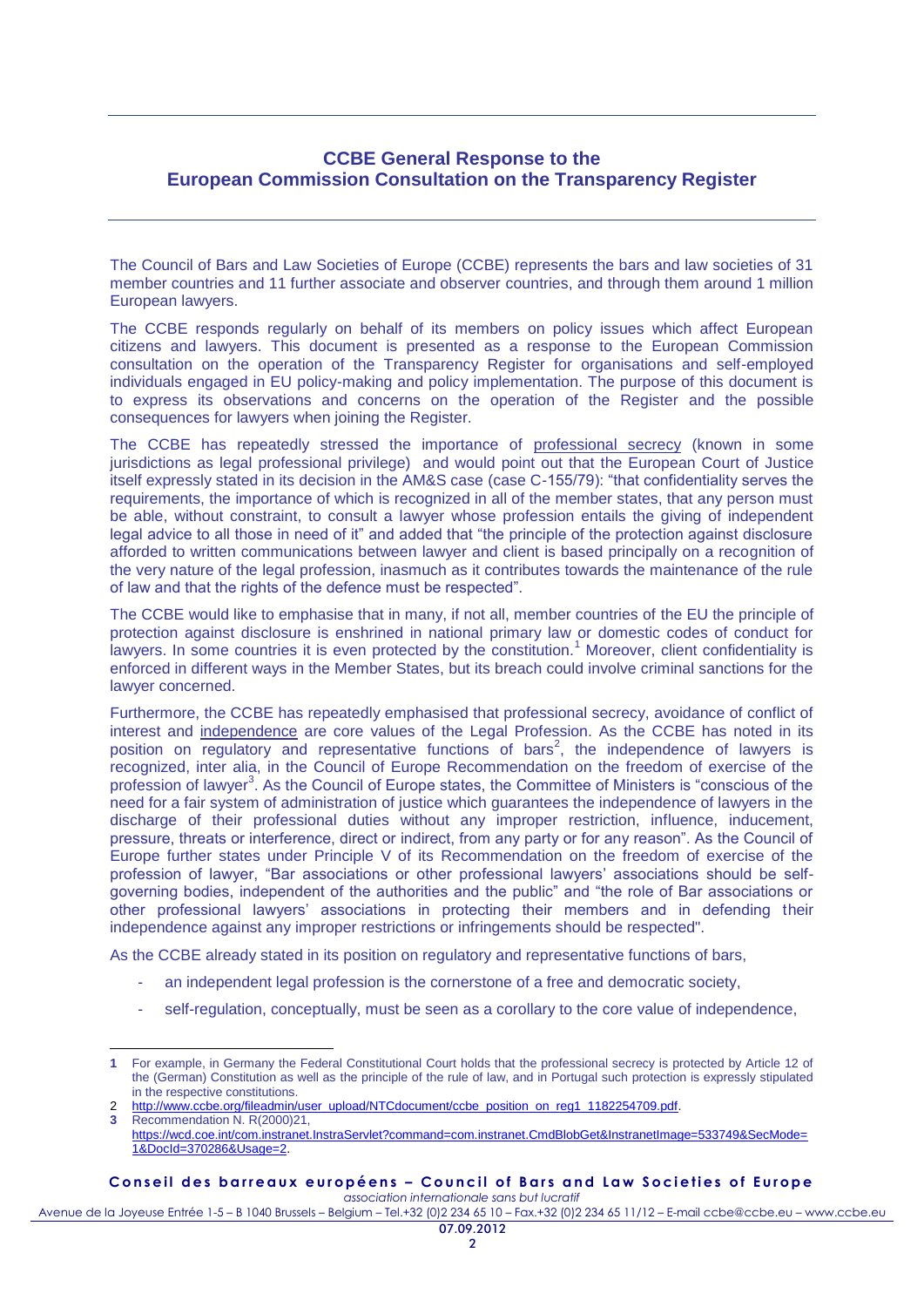self-regulation addresses the collective independence of the members of the legal profession,

and

exclusive direct state regulation, without a leading role for the profession in the setting and enforcing of standards of conduct and of service, is incompatible with an independent legal profession.

Considering the importance of professional secrecy and independence as core values of the legal profession and self-regulation by Bars and Law Societies as a corollary of independence, the CCBE has the following comments regarding the operation of the Transparency Register:

### **I. Scope of the Register**

Although the CCBE appreciates the exemption in paragraph 10(a) of some activities concerning the provision of legal and other professional advice, it still has some concerns regarding the scope of the register.

Paragraph 8 of the Interinstitutional Agreement<sup>4</sup> provides that the scope of the Register "covers all activities, other than those excluded in Part IV, carried out with the objective of directly *or indirectly* influencing the formulation or implementation of policy and the decision-making processes". The word 'indirectly' significantly widens the scope and could lead to a situation where virtually all contacts with the EU institutions are perceived to be covered by the rules of the register. The CCBE would be strongly opposed if e.g. lawyers interacting with the EU institutions for the sole purpose of seeking information on future legislation would be bound by these rules. According to the CCBE, therefore, more clarity should be provided about the exact meaning of the word 'indirectly', in particular with regard to lawyers providing advice to a client on future legislation.

Furthermore, paragraph 8 of the Interinstitutional Agreement considers even the preparation of letters, information material or discussion papers and position papers as an activity falling within the scope of the Register. The preparation of such documents is clearly covered by the professional secrecy obligation and this activity, which is inevitably confidential as regards third parties, cannot justify joining the Register and give rise to information requests. Only activities in which there is direct contact with EU institutions' officials could lead to such registration.

In addition, the CCBE would strongly welcome if certain exceptions were granted to registrants with major issues of confidentiality, including justified concerns in the course of professional secrecy. Such an exemption could include the condition that some information will not be made public but kept confidential within the European Commission.

#### **II. Procedure for the investigation and treatment of complaints**

Paragraph 17 of the Interinstitutional Agreement provides that regardless of any professional code of conduct by which individuals who join the Register are bound – i.e., in case of lawyers, the code of conduct which applies to them – they agree to act in compliance with the code of conduct contained in Annex III of the Interinstitutional Agreement and to be subject to measures provided for in Annex V for non-compliance with this code.

The fact that an administrative body is both a judge and a party and can take sanctions against lawyers without a right of appeal is an issue. In this respect, the CCBE is strongly concerned about the lack of clarity regarding the current procedure for suspension or removal from the register and the absence of a possibility of appeal. More fundamentally, the fact that such a body can impose disciplinary sanctions on a lawyer is inconsistent with the principle of professional self-regulation, and of independence of the members of the legal profession towards public authorities. This principle is based on the consideration that lawyers may oppose such authorities to defend clients who are in a dispute with them, and that one could not conceive, in a democratic society, that lawyers may suffer any pressure from public authorities against which they may have to act or even that there could be

#### Conseil des barreaux européens - Council of Bars and Law Societies of Europe *association internationale sans but lucratif*

Avenue de la Joyeuse Entrée 1-5 – B 1040 Brussels – Belgium – Tel.+32 (0)2 234 65 10 – Fax.+32 (0)2 234 65 11/12 – E-mail ccbe@ccbe.eu – www.ccbe.eu

 $\overline{a}$ 4 Agreement between the European Parliament and the European Commission on the establishment of a transparency register for organisations and self-employed individuals engaged in EU policy- making and policy implementation, [http://eur](http://eur-lex.europa.eu/LexUriServ/LexUriServ.do?uri=OJ:L:2011:191:0029:0038:EN:PDF)[lex.europa.eu/LexUriServ/LexUriServ.do?uri=OJ:L:2011:191:0029:0038:EN:PDF.](http://eur-lex.europa.eu/LexUriServ/LexUriServ.do?uri=OJ:L:2011:191:0029:0038:EN:PDF)